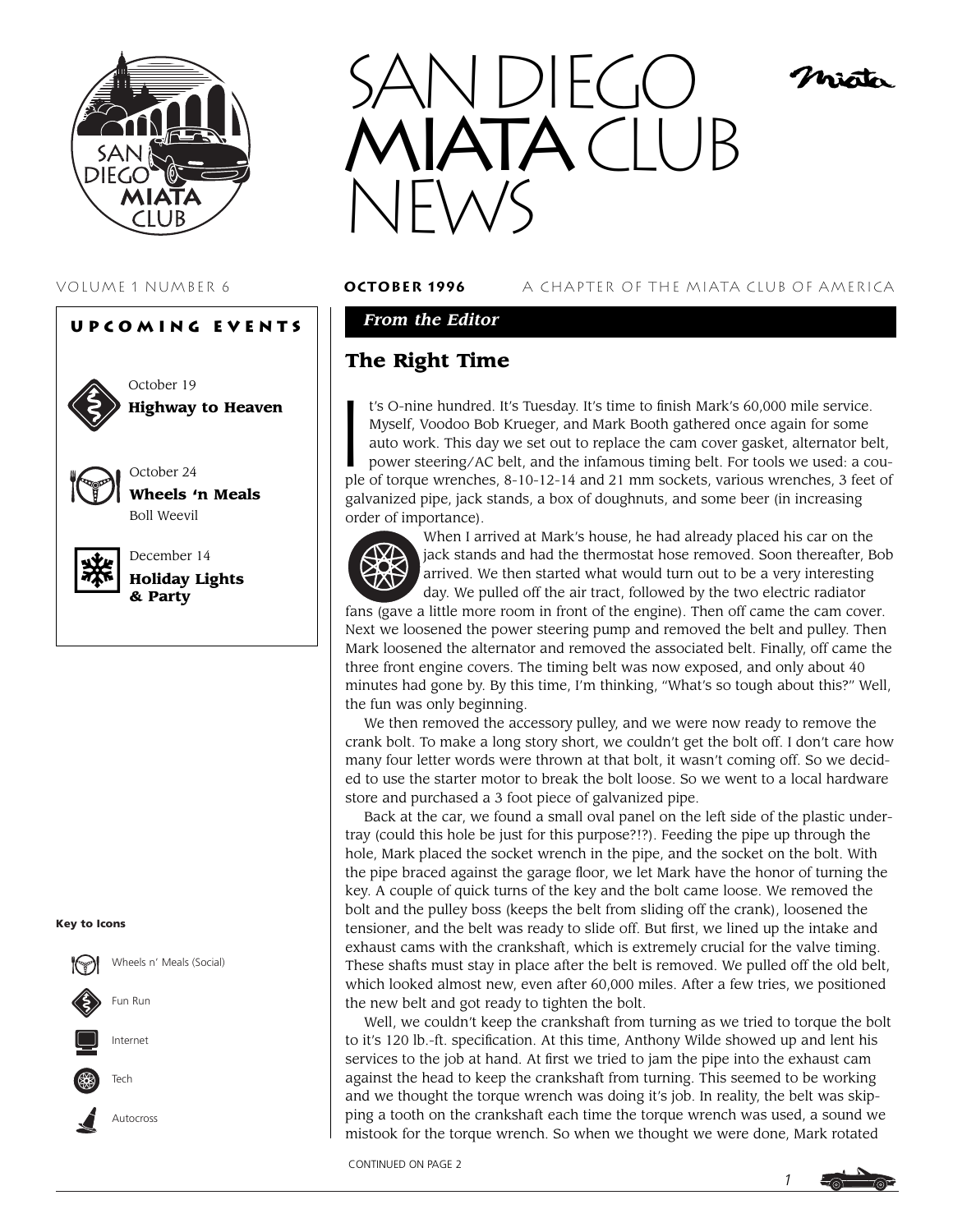#### **From the Editor** CONTINUED FROM PAGE 1

the crankshaft to get the cam shafts to line up with the timing marks. Needless to say, the crankshaft was off by a few teeth.

So off came the bolt and we realigned the belt. Now we were wracking our college educated brains to find a way to secure the crankshaft while we tighten the bolt. One of us (I'm sure it was me) came up with the idea of using metal perf strips between the lower alternator bolt and the pulley boss, which had four bolt holes for the accessory pulley. We turned the crankshaft so that the distance between the alternator bolt and one of the boss holes was as short as possible. Once secured, we tried the torque wrench. 40 lb.-ft., and no movement from the crankshaft. We tried 80. Again, no movement. We were getting excited now. 100 lb.-ft., no problem. Excitement is really building. 110 lb.-ft. Again, the crankshaft isn't budging. 118 lb.-ft. and the bolt is torqued to spec. High-fives all around as the rechecking of the timing marks displayed a perfect alignment.

We replaced all the pieces removed, doing so in the reverse order, torquing bolts to factory specs. Mark put in a new 160 degree thermostat, replaced the radiator fluid (which was flushed earlier), and now came the fateful moment. Turning the key once more

and starting the car. Again, Mark had the dubious honor of turning the key. Bob and I stood back (way back as exploding engines can be deadly), and Mark turned the key. The car fired right up, and ran perfectly. More high-fives and congratulations. Besides some valve clatter that eventually went away as oil was pumped back into the HLA's, the engine sounded perfectly normal. Mark took the car for a quick spin, and the job was finished.

We spent about 8 hours on this job. Most of the time was trying to remove and replace the crankshaft bolt. The perf strips were a real lifesaver. Knowing what we know now, and having the new tools (3 foot breaker bar and perf strips), we could easily do the same job in 3-4 hours. We didn't replace the front crankshaft seal, as that is a delicate operation. Since it wasn't leaking, the seal stayed in. At the 120,000 mile service, I'm sure the seal will have to be replaced.

So, did this job sound like a horror story? It did to us when we couldn't figure out how to tighten the crank bolt. If anyone wants to do the timing belt, give us a call. We have the tools and knowledge. Once done, it wasn't that bad. I think… See you on the twisties…

—ROBERT "JTBOB" HOLLAND



**San Diego Miata Club members gather at an overlook as the rains came during the second half of the run to Idyllwild.**

**Right: The run uphill to Idyllwild had some members opening headlights to get more cold air to the engines.**



## **Board of Directors**

President MARK BOOTH (619) 670-3789 markb@adnc.com Vice President CINDY PALOMA (619) 534-0969 paloma@cs.ucsd.edu Secretary/Events Coordinator RUTH STARK (619) 633-1218 rfstark@aol.com Treasurer MARY BEECHER (619) 549-6660 beecher@adnc.com Membership "VOODOO" BOB KRUEGER (619) 486-4711 voodoo@adnc.com Autocross STEVE HART (619) 579-9093 Newsletter Editor/Webmaster ROBERT "JTBOB" HOLLAND (619) 546-8218 robert@caliban.ucsd.edu Design and Layout TOM & STEPHANIE GOULD (619) 298-8605 tomgould@adnc.com

#### **Notices**

THE SAN DIEGO MIATA CLUB is an official chapter of the Miata Club of America. We are a nonprofit organization whose purpose is to promote the enjoyment of —and enthusiasm for— the Mazda Miata.

*SAN DIEGO MIATA CLUB NEWS* is the monthly newsletter of the San Diego Miata Club. Use of articles or stories by other MCA chapters is hereby granted, provided proper credit is given. **Submissions to the newsletter** are welcomed and encouraged. Did you just add a new accessory to your Miata? How about writing a review and submitting it to the newsletter? Where possible, please send your electronic submissions to the newsletter editor, Robert Holland (robert@caliban.ucsd.edu). Submissions can also be faxed to the club's dedicated phone line or mailed to the club's post office box. Submission deadline is the 15th of each month.

**Internet:** The San Diego Miata Club has established a dedicated World Wide Web Home Page at http://mmdshare.ucsd.edu/sdmc.html. The club has also established a members-only electronic mail list for those members with E-mail capability. If you included your E-mail address on your membership application then you should already be subscribed to the electronic mail list. If you recently acquired your E-mail account, please contact Cindy Paloma (paloma@cs.ucsd.edu) and request to be added to the electronic mail list.

Dedicated 24-hour voice/fax phone line: (619) 670-7948

**San Diego Miata Club** P.O. Box 2286 Spring Valley, CA 91979-2286

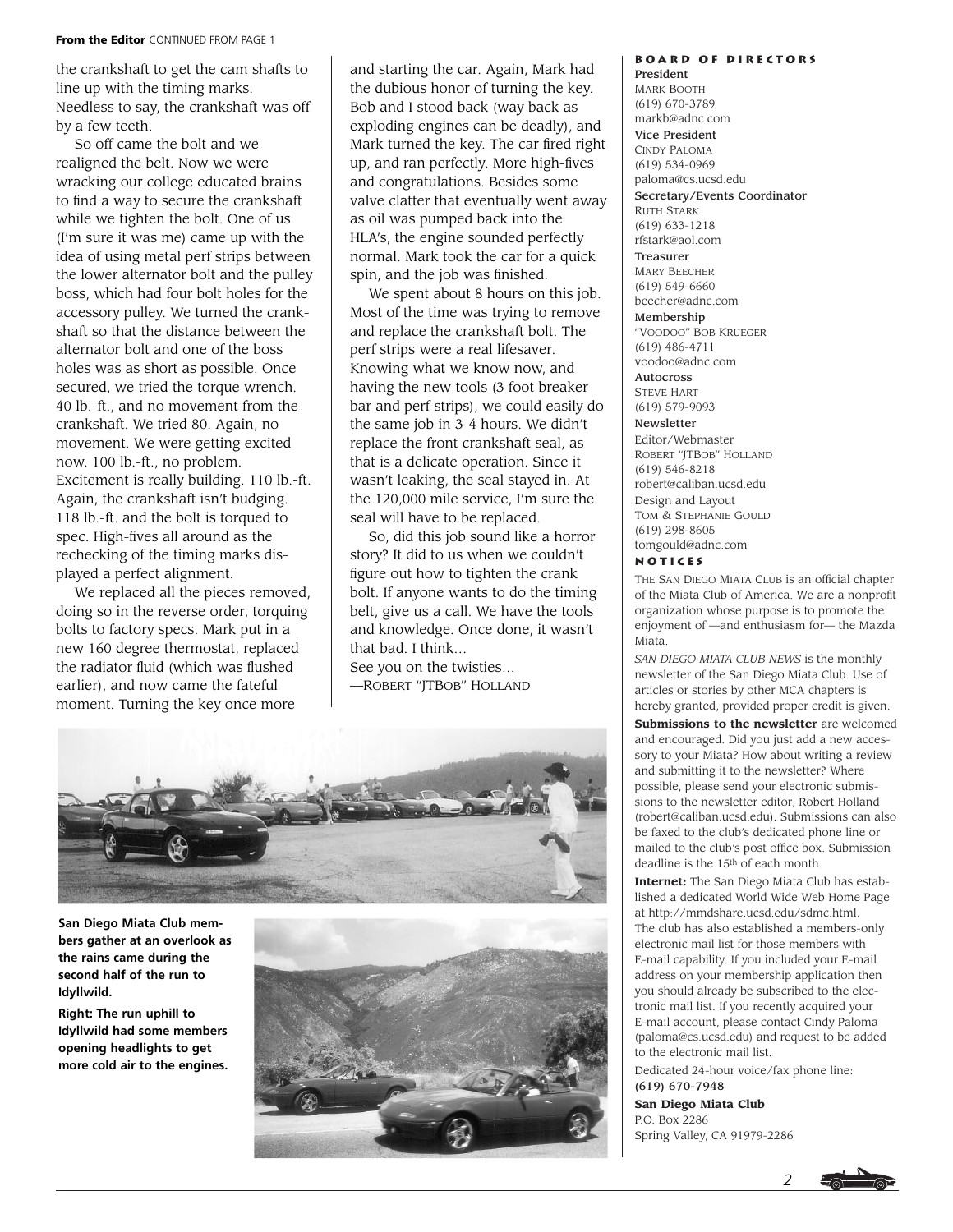## **Meeting Places**

#### **Highway to Heaven**

Date: Saturday, October 19

Time: 10:00 a.m.

Place: North County Fair mall under the large sign parallel to I-15

Run Leader: Rainer Mueller

*Note: RSVP by October 7 is required!*

Time to head for the hills! The fall foliage can be seen on our way up to Palomar Mountain. We'll head up to over 6000 feet. We'll have lunch at Mother's, where you'll find some of the best sandwiches and smoothies this side of heaven. From there we'll head to the Palomar Observatory, run by the California Institute of Technology, where we'll get a guided tour by a graduate student.

Please note that the tours are limited to 30 people, maybe we can fudge a few, but that's why I want you to RSVP — first come, first served!

After the tour, we'll head down the back side of the mountain, giving us a beautiful look at the top of the Palomar Mountain as well as Lake Henshaw.

RSVP to Rainer Mueller via E-mail at rmueller@msd.cts.com or via telephone at 439-1596. Those that don't RSVP may not get lunch or the guided tour.

## **Wheels 'n Meals at Boll Weevil**

Date: Thursday, October 24

Time: 6:00 p.m.

Place: Boll Weevil, 9330 Clairemont Mesa Blvd. (At Ruffin Rd.), San Diego (571-6225)

Keep in mind that the 6:00 p.m. start is just the suggested meeting time. We usually hang out until well past 8:00 p.m. Even if you arrive a bit late there is still plenty of time to have fun! Come join us!

# **Autocross at the Murph**

The following autocross events scheduled at Jack Murphy Stadium in San Diego for the remainder of 1996:



| Autocross information sources:       |              |
|--------------------------------------|--------------|
| Steve Hart:                          | 619-579-9093 |
| Richard Scherschel:                  | 619-286-2412 |
| San Diego SCCA Hotline: 619-441-1333 |              |
| Cal Club SCCA Hotline: 818-988-7223  |              |



Rainer Mueller has started a SAN DIEGO MIATA CLUB LICENSE PLATE REGISTRY. When you see a car from behind or in a parking lot, just a quick glance at your list will tell you if that car is owned by a member. To get on this list just E-mail or phone him. If you aren't already on the net and have a computer, see his amazing free offer in the classified section.

| THE OFFICIAL SAN DIEGO MIATA CLUB LICENSE PLATE REGISTRY |                         |                                                   |
|----------------------------------------------------------|-------------------------|---------------------------------------------------|
| <b>LICENSE</b>                                           | NAME                    | E-MAIL                                            |
| 2SOG028                                                  | Jack & Sue diLustro     | jdilustro@attmail.com                             |
| 2SUM125                                                  | Tony & Mary Beecher     | beecher@adnc.com                                  |
| 2VRP959                                                  | Alan & Debbie Elster    | AElster@aol.com                                   |
| 2WJV235                                                  | Stephanie & Tom Gould   | tomgould@adnc.com                                 |
| 3EGA188                                                  | John & Catherine Godden | JGodden@aol.com                                   |
| 3GKV418                                                  | Tony & Maria Igar       | TONY7451@AOL.COM                                  |
| 3GTW518                                                  | Greg Dunlap             | greg.dunlap@uniontrib.com                         |
| 3JRT355                                                  | John O'Hara             | ohara@globalink.com                               |
| 3LDB519                                                  |                         | Woody & Maggi Woodhouse 75260.2210@CompuServe.com |
| 3MCS984                                                  | Anthony Wilde           | NevadaBob@miata.net                               |
| 3NAX791                                                  | Cynthia S. Jones        | cynthia@nosc.mil                                  |
| 3RVV735                                                  | Tak Yamamoto            | Satsuma@aol.com                                   |
| <b>CEE YEA</b>                                           | Celia & John Bowen      | CYEABOWEN@aol.com                                 |
| <b>DOMINI</b>                                            | Rene Wagemakers         | rwagemak@geology.sdsu.edu                         |
| <b>FROM VK</b>                                           | Voodoo Bob Krueger      | voodoo@miata.net                                  |
| <b>GTF JR</b>                                            | "G T" Frost, Jr.        | felfro@aol.com                                    |
| IAMAQT2                                                  | Mandy Simpson           | OOITSMANDY@aol.com                                |
| KIDS <sub>0</sub>                                        | Mark & Susan Meyers     | mmeyers56@aol.com                                 |
| <b>MIATOY</b>                                            | Bill & Gisela Barbour   | 103237.3134@compuserve.com                        |
| <b>MKY RAT</b>                                           | Fred Lerner             | mkyrat@electriciti.com                            |
| N <sub>2</sub> TULL                                      | Robert "JTBob" Holland  | robert@caliban.ucsd.edu                           |
| <b>RAINER M</b>                                          | Rainer Mueller          | rmueller@msd.cts.com                              |
| <b>SD MIATA</b>                                          | Mark Booth              | markb@adnc.com                                    |
| <b>TENET</b>                                             | Eric Olinger            | eric@miata.net                                    |
| <b>TRZ</b>                                               | Tonya R. Zalenski       | tonya_zalenski@cpqm.saic.com                      |
|                                                          |                         |                                                   |

## **Upcoming National and Regional Events**

October 3–6, 1996 Miata Games Atlanta, GA Hosted by: Peachtree Chapter

October 12–13, 1996 28th Slalom School San Bernardino, CA Hosted by Lotus West Club

October 12, 1996 Palm Springs Run Hosted by: SOCALM

October 26, 1996 Ditto Run & Gimmick Rallye Hosted by: SOCALM

November 9, 1996 Central Coast Winery Run Hosted by: SOCALM SOCALM Hotline: (805) 492-1475



*3*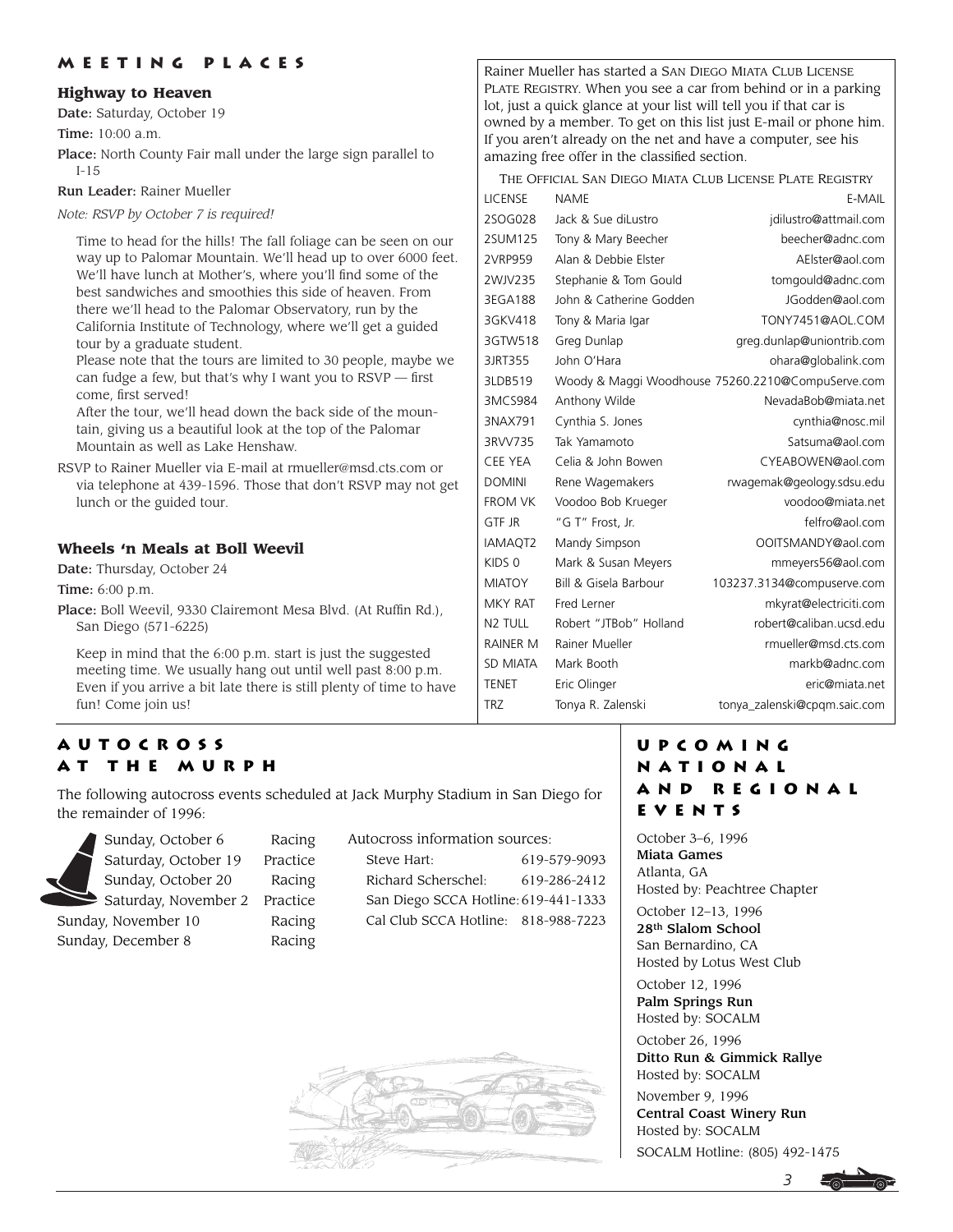

I decided to take a stab at installing my Koni shocks on my 1990 with 86,000 miles. I purchased the shocks from IMPARTS for \$96 each.

After reviewing all of the information available (*Service Manual, Enthusiasts Manual, Miataville* and *Miata.Net* postings and *Miata Magazine* articles) I decided to start with the rears to get experience prior to tackling the fronts.

I assembled all of the parts and tools, including the new spring compressor (\$50),  $15/32$  drill bit (\$8) — which required a new  $\frac{1}{2}$  inch drill (\$45).

The actual process of removing the rear shocks from the car is rather



straightforward. Jack up and support the rear of the car. Remove the wheels. Remove the sway bar to lower wish-

bone link (14 mm). Remove the lower shock mounting bolt (17 mm). Inside the trunk, remove the upper shock mounts (14 mm) and LOOSEN the center shock mounting nut while the assembly is still in place. Step on the lower wishbone and pull the top of the shock/spring assembly out and then lift the lower part out and away from the car. A Teflon gasket was on the top of the assembly even though the *Miata Magazine* article claimed they are only on the front.

Once the assembly was out of the car, the real work begins. Even though I had acquired a good quality spring compressor, it takes a bit of fiddling to get it to work properly. Once the spring is compressed far enough that the upper cap can be rotated you can safely remove the center nut and disassemble the unit.

The bump stop/dust boot assemblies were no more. The bump stop was in good condition, but the dust boots were in pieces, not torn, pieces. I trimmed the remainder of the dust boot from the bump stop so I could attach a new dust boot I had acquired at an offroad shop for \$3.95. The 4x4 dust boot was longer, so I trimmed the length. I actually used one 4x4 boot, cut in half, for both sides.

I drilled out the upper mounting cap with the <sup>15</sup>/<sub>32</sub> drill bit. The instructions call out 12 mm but the  $15/32$  is 11.9 mm so that was close enough. The bump stop washer also had to be drilled as well

I measured the overall length of a removed spring, and it was 133⁄4". I installed rear springs from a '92 Miata and the overall length was 141⁄4". The springs removed had a yellow mark on them while the springs installed had a blue mark. I installed the spring perch on the lower setting, as it came from Koni. There were only 2 perch settings — stock and lower. Reassemble the unit (shock, perch, spring, dust boot attached to bump stop, upper mounting cap), install new center mounting nut. Decompress spring. There is a white plastic disc that comes with the Konis. This disc has a slot cut in it to allow it to be put on the shaft on the top of the shock. I think that this disc is to minimize dust on the upper seal of the shock or it is a spacer, just don't forget to put it on prior to reassembling the shock/spring.

Installation in the car is the reverse of the removal, and don't forget to put the Teflon gasket back on top. I used

the car's jack to load the suspension before torquing down the bolts and nuts. The "New" nut (from Koni) that goes on the center of the upper shock mount/shock shaft, is 19 mm as opposed to the stock nut that was 17 mm. Additionally, the socket for the 19 mm nut needs to be fairly deep as the stem for the adjustment knob sticks up a little higher. Note.....don't drop the upper shock mounting nut. There are several little places for it to wedge into in the upper mount area. I had to use dental picks and a magnet to get it out of there.

When reinstalling the shock/spring assembly, orient the paint mark on the upper shock mount and spring in the same direction as removed. Mine were aligned to the inboard side of the shock. Also, be sure to have the bolt hole in the lower shock mount aligned with the orientation of the studs in the upper shock mount. This allows you to put the bottom of the shock in place, step on the lower wishbone and push the upper mount into place. When you let up on the lower wishbone, the studs will locate themselves into the holes in the trunk.

The first side took 3 hours, the second side took 45 minutes. After dropping the car to the ground, the car looked much HIGHER in the rear. Took it for a spin. Much firmer in the rear, less noise over bumps, less shake. The shocks are set on the full soft setting. After the run, the rear had settled some. —ANTHONY "NEVADABOB" WILDE

Part 2, *The Front Set,* next month.

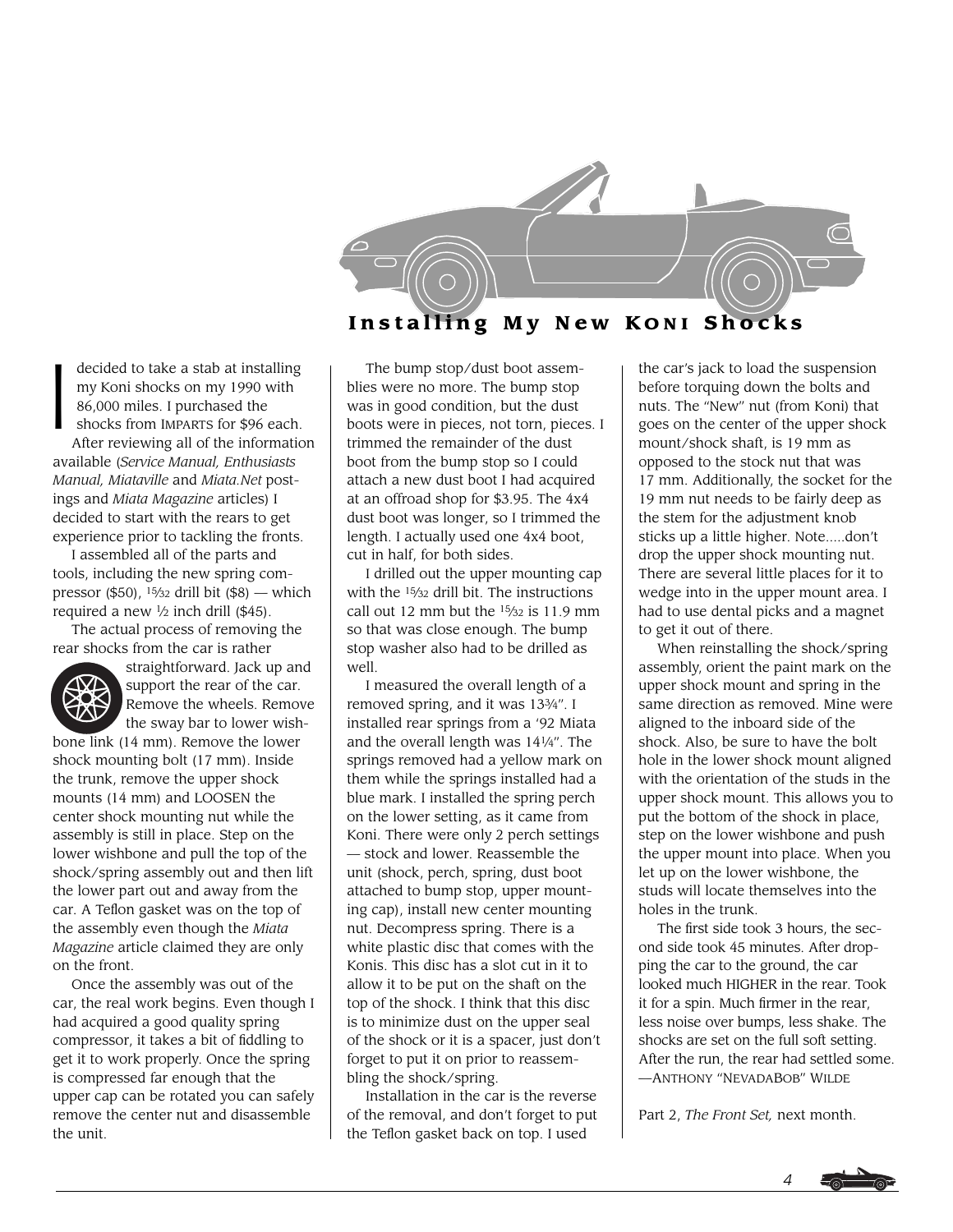# **Miatas at Malibu**

n Wednesday, September 11, as the sun was setting slowly in the west, the parking lot at MALIBU GRAND PRIX on Miramar Road started to fill with a myriad of glimmering, multicolored Miatas. Out from these gleaming roadsters stepped fifteen aspiring race car drivers ready to demonstrate their skills and defend their honor. Eight of these intrepid devotees were present at the first showdown at MGP on June 19, 1996.

Present were: ROBERT (JTBOB) HOLLAND\*, VOODOO BOB KRUEGER\*, MARK BOOTH\* and his friend RICK DEHAVEN, RAINER MUELLER\* and his friend MIKE SHIELDS, ANTHONY (NEVADABOB) WILDE\*, RICH TAYLOR\*, MIKE MARTIN\* and his guest SARA WIKMAN\*, DEE ROBIDER, JACK and SUE DILUSTRO, NATALIA RISSILO, and JIM HIND. Also present but not racing was KEN EVORY\*. Club members with an asterisk after their name also attended the June event.

After that first MGP clash in June, some of the larger (read heavier) members of the club complained that since the race cars weighed only 700 pounds and had 24 horsepower, they were being handicapped by their weight disadvantage. Someone even went so far as to suggest weighing all the contestants and adding dumbbell weights to the lighter drivers to "even things out." This idea was not adopted, even though Rainer had his bathroom scale in his Miata's trunk.

As with the June session, each driver was able to purchase ten laps for \$1.75 each. Those drivers who didn't have the prerequisite MGP license paid an additional \$3.95 for the photo ID. Fortunately, no driver's exam was given, but the photographs on the licenses were on par with those from the department of motor vehicles or the state board of prisons.

Once everyone had their license, this foreboding group headed to the starter's area. Some of the drivers were more anxious than others to demonstrate their prowess. With helmets on, a steely look in their eyes, and a tight clamp in their jaws, our road warriors were ready to eclipse any and all pre-

vious track records. Sixty seconds around the twist and turn laden circuit is considered a respectable time.

Within the first couple of minutes on the track, club members were astounded to see Rick DeHaven post a time in the mid-55 second range, over a second faster than June's record holder, JTBob's best time. Now the center of discussion focused on the specific car Rick was driving to achieve his blazing time. Once Rick finished a series of his laps, all with equally impressive times, the other drivers clamored to drive that particular car. And Dee had to be stopped from going into the parking lot and trying out his Miata, with the new throaty exhaust system, on the track.

After a while it became obvious that Rick's times were the one's to beat.

For the rest of the evening it became all of the other drivers' goal. Any time Rick climbed into another car and still turned in times in slightly over 55 seconds, the throng would rush to use that car. But it became evident that no matter what car Rick was driving, he turned in unbeatable times. A pall overcame the other drivers when the realization set in that Rick might just be a better driver than the rest of us there.

And Rick even had two things going against him: he didn't show up driving a Miata and he wasn't one of the lighter drivers — so much for that theory.

The pressure of trying to beat Rick's times got to several club members, most noticeably Rainer who spun his race car on one lap and left the course on another, driving through the grass infield. Dee was so frustrated after not being able to drive his Miata on the course that he went and purchased another five laps, which, when added to the free lap MGP gives you with your driver's license application, gave him a total of 16 laps for the evening. His persistence did pay off, however, as his 56.39 time was second to Rick's blazing 55.14 second time. NevadaBob had the 3rd fastest time at 56.71 seconds.

Rick also had the fastest average time with an unbelievable 55.52 seconds. Dee was again second with an average time of 57.51, almost two full seconds slower than Rick, and NevadaBob came in third with his average time of 58.14 seconds.

When comparing our club's two visits to MGP, our most improved driver for fastest lap time is Sara, followed by NevadaBob and Voodoo Bob. Sara is also the most improved driver for the average lap time, followed by NevadaBob and Mark. The most improved for difference between their fastest and slowest laps, as well as the standard deviation of all their lap times are, in order, Sara, JTBob, and Mark.

Sara, who is from Sweden, works as an au pair for Mike Martin. As many of you know, Mike has a turbo charger on his white Miata, and it appears that he has been giving Sara driving lessons. Congratulations to Sara for her improved times.

The day at the races ended with all the drivers crowding Rick and pumping him for his driving technique and any tips they could collect for the next "Miatas at Malibu Grand Prix."

*A special thanks to NevadaBob for compiling the drivers' times and statistics.* —RAINER MUELLER

# **New Members!**

**Sean Crandell** San Diego 1990 Red A

#### **Terry Merrill**

La Mesa 1991 Red

**Louis Misko & Kim Couch** San Diego 1990 Red B

#### **Laura Roman**

Oceanside 1996 Montego Blue

There are now 83 memberships consisting of 125 members.

- 31 Red
- 15 White
- 9 Montego Blue
- 7 Mariner Blue
- 5 Black
- 4 BRG
- 3 Laguna Blue
- 3 Silver
- 2 Yellow
- 2 Starlight Blue
- 1 Merlot
- 1 Unreported

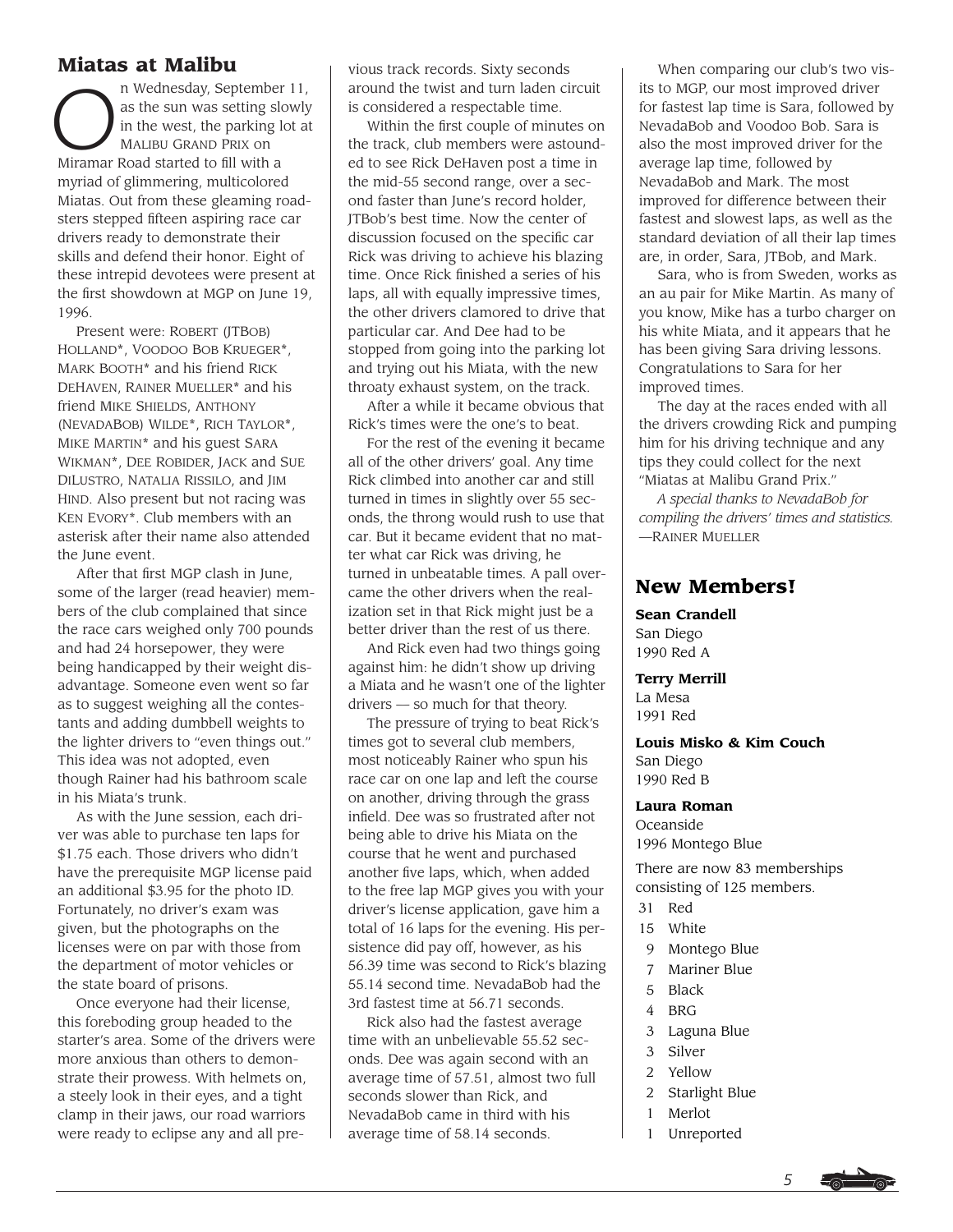# **Gold Rush**

It's been nearly a week now since I got back from Gold Rush, and reality is starting to kick in again. So before it goes too far, here's my report on Gold Rush '96.

The San Diego contingent this year



consisted of myself (JOHN O'HARA), ART HAMILTON, and TONY AND MARY BEECHER. We all went our sepa-

rate ways both going up and coming back, but we did manage to meet up a few times at the events and exhibits. I'm sure everyone has their own adventures and anecdotes to tell. It's too bad there wasn't more of a San Diego presence this year, but this was my first time at Gold Rush and there were many new people to meet from all over California as well as Nevada, Oregon, Arizona, and even Alberta. For an international flair, there were even attendees from England, Australia, Japan, and New Jersey (yes, Gary Fishman acknowledged that NJ counts as a separate country!).

Mickey and I left San Diego late on Thursday afternoon  $-$  around 4 p.m.  $$ after a frustrating morning of packing and finishing up a project at work. The weather was clear and beautiful for top-down driving, but I left the top up with the rear window unzipped to avoid getting fried and to cut down on the Miata-unfriendly freeway "ambience". Being a licensed ham radio operator (KF6AVB), I also took my 2-meter radio with me, since it's always fun to talk with other hams and meet new people along the way.

My route was to head straight up I-15 to north of San Bernadino, then 138 across the San Gabriels to 18 through the high desert, north on 14 through Palmdale and past Edwards Air Force Base to Mojave, and east on 58 across the Tehachapis to hook up finally with 99 north and straight up to Sacramento. As I talked with hams while driving up I-15, they all warned me against taking the 138 cutoff. "It will take you forever to get across!" "Those mountain roads are so winding and twisty!". "There's nothing up there, it's all mountains and desert!" Those were the comments I got. It was impossible to explain to them that they were

describing perfect roads for a Miata!!

By the time I got to Bakersfield it was nightfall, and that's when I met Marilyn, a fellow ham and a trucker from Modesto who does the run back and forth to L.A. or San Diego several times a week. Marilyn was running a few miles ahead of me on 99, and kept me company on the air through the lonely miles almost as far as Sacramento, giving me road and traffic reports and introducing me to the other hams who turned up along the way. The difference between ham radio and CB is like night and day  $-$  90% of hams are polite, friendly, and helpful (if anyone is interested in getting your ham license, let me know!). Around 2 a.m. I pulled into the Sheraton, parked Mickey in the Miata-only lot, and collapsed to dream about Miatas for a few hours.

After a late breakfast Friday morning it was off to "Rally Central" to pick up the registration packet and "goody pack" with MX-Files T-shirt, plaque, and pin, and samples from ArmorAll, Bullfrog, and even a tiny bottle of Tabasco sauce (because the Miata is such a hot car??). There was also a chance to fill out the MX-Files Quiz, enter the Mystery Miata Parts contest, and purchase raffle tickets, with proceeds going to the Make-a-Wish Foundation. From the Run and Rallye schedules, there were at least 140 cars registered for these events.

Originally, I had signed up for the Time and Distance Rally. But it soon became clear that, without a navigator and without previous rally experience, the Fun Run/Poker Run was a much better choice. As I was explaining my predicament to the coordinators, Paul Gommel of BAMA, who was standing next to me, overheard and immediately offered me his place in the Fun Run! Thank you, Paul, for your kindness and generosity — you're a great example of Miata owners helping each other.

Walking out the door, the first thing I saw were three very unusual looking Miatas parked all in a row — the Miata concept cars! The Speedster, the Club Racer, and the new M Coupe. The chance to touch and view these famous Miatas up close and all together was a real treat. Rumor has it that some people even got to drive them, but I was happy just to admire and wonder about

the future of our favorite car.

Out in the parking lot the "Miata Corral" was in full swing, with proud owners showing off their latest accessories and modifications, including one handsome yellow Monster Miata. In the dealer area Moss Motors had the largest display, with Robert Goldman overseeing their wonderful selection of great accessories. Senator Mazda of Sacramento was selling factory parts and accessories at good discounts, and Protomotive and Clearwater were also there. I met Bill Cardell from Dealer Alternative — or at least his legs, sticking out from under a car — as he did dozens of free installations for happy Miateers. Jackson Racing did not, unfortunately, make it this year, but Bill did a good job representing them. The new Jackson stainless muffler is beautiful and big, and the new Flyin' Miata dual-exhaust is impressive. The Ginko bike rack is an ingenious, semi-permanent bolt-on arrangement and great for people to want to carry their bikes on a regular basis. Dave DeNuzzo, a.k.a. the Crazy Red Italian, was busy installing his air horns and driving lights inbetween his other responsibilities as President of SAMOA. Crazy Red is also now selling a new flexible removable windblocker, made by Carol Horst of SAMOA. I put a tan one on order, and will show it at a future club meeting.

By the end of the day I was both happier and poorer, with a set of mud guards from Senator, and a Kyosho model, leather armrest pad, cockpit cover, and interior light kit from Moss. Jim from Moss did a nice job installing the lights, and they look and work great.

The pasta buffet dinner Friday night was a great place to meet fellow enthusiasts from other clubs and swap Miata tales. This was followed by a Casino Night with blackjack, roulette, and craps. The winners were then announced, and a round of lottery prizes was drawn. I went home with a nice pen-and-pencil set courtesy of Office Depot!

Saturday morning began with continental breakfast and more new Miata friends. It had rained a bit overnight, and out in the Corral dozens of people were busy with towels, detailer, and car dusters getting ready for the day's events. After event registration and

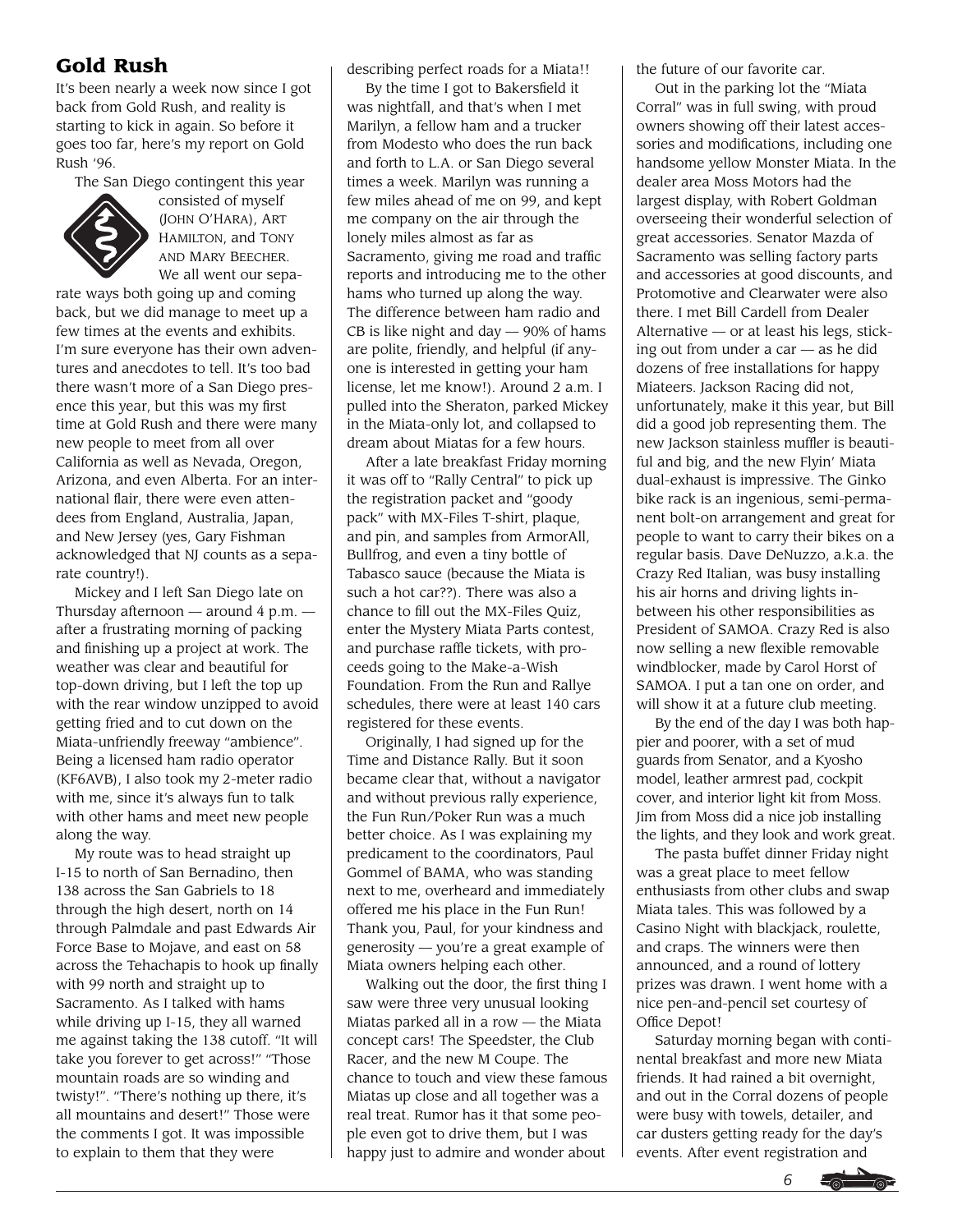waiver signing, I lined up for my Fun Run departure at 9:34. While in line, one of the Fun Run coordinators came over to me and graciously offered to take my picture. He then commented on how much he liked my Laguna Blue and Tan combination, and I told him a little about the short history and limited production of the color. Only later did I find out that this kind fellow was Norm Garrett! He must have chuckled a bit as I eased out of the parking lot and throttled off to the back roads of the historic gold country.

The route led through rolling fields, twisty hills, and picturesque small towns such as Ione, Volcano, and Pine Grove. At Sutter's Creek a misdirection in the route instructions had dozens of Miatas going around in circles! Fortunately, Sutter's Creek is a great place to get lost, and many people decided to stop there to window shop, enjoy the restaurants and cafes, and admire the interesting Victorian architecture against the backdrop of beautiful, tall pines. By then the sky had turned clear and sunny, and a few extra turns got everyone back on the right course. At each of the five checkpoints along the way there was a chance to draw a playing card for the poker hand.

It was 3:00 by the time I pulled into the final checkpoint, and drew one last card to give me a flush. Maybe I would be lucky. In the neighboring parking lot the Funkhana was already going strong. The traffic-coned mini autocross course was set up as a model of the Sacramento area streets, complete with a circle around Folsom Lake (a wading pool with toy boats), an excursion to dig for gold, a shopping trip at Macy's, and a chance to throw tomatoes at the State Capitol Building! With a volunteer navigator in tow I set off to conquer the course. But as the cones started flying and I missed my turn at Folsom Lake, I had a feeling that victory was not to be mine. My time was terrible — but I was laughing too hard to notice. I stayed for a while to cheer on the other competitors before heading back to the hotel for a video presentation by Barbara Beach, "Secrets of the Miata Universe", featuring vintage Miata ads, news coverage, and features on Miata clubs around

the world. (I talked with Barbara about doing "Secrets" for us in San Diego sometime.) There was also a sneak preview of the handsome new book, "Miata Universe", by author and journalist Jay Lamm (look for it soon).

The banquet Saturday night featured great food and more great company, this time with new friends from SOCALM. Tom Matano and Norm Garrett spoke about the past, present and future of the Miata, and Jay Lamm gave a great talk about the "Ten Myths of Sports Cars in America". Dave DeNuzzo and Elaine Fotinos led the crowd in a rousing rendition of "Got a Miata". And, yes, the Poker Run winner was announced — one of the Japanese visitors with five of a kind, all jacks! Afterwards there was a D.J. and dancing featuring Electric Slide and Macarena contests (from which yours truly prudently abstained).

Sunday morning started a bit damp and cloudy again, which forced the mini Grand Prix (radio-controlled Miatas) to a smaller, dryer area. But the contestants were undaunted, and raced to mini victory. By mid-morning everyone had gathered in the main dining room for the closing ceremonies, with Dave DeNuzzo once again hosting. Bonnie Lutz was honored for her years of service to Gold Rush and SAMOA, and the winners of the various contests and events were announced. There was another raffle drawing, and I found myself the proud owner of a gift certificate from Wiz. I was still in shock when they announced the grand door prize winners, and as I heard my name again, Dave handed me an envelope with certificates for two free nights in Lake Tahoe at Harvey's Casino Resort! The temptation was great to run right out to the car and head east, but I'm not sure my employer would have understood on Monday morning. Still, Mickey and

I are looking forward to exploring the beautiful roads around Lake Tahoe sometime soon.

The ceremonies ended around noon and things started breaking up quickly, with many happy goodbyes between old acquaintances and new friends alike. After packing an incredible amount of stuff back into Mickey, I headed home via a more ordinary route — down I-5, over the Grapevine to I-10, then east to I-15 and down to good ol' San Diego. The trip was uneventful, if you don't count the howling windstorm around Tracy, the mile-long caravan of open 18-wheelers carrying ripe tomatoes and dropping (or, more accurately, flinging) them all over the road, or the truck that lost a retread two feet in front of Mickey as we were passing on the left. Mickey was unscathed, and except for a collection of bugs on Mickey's nose that any entomologist would be proud of, we arrived home safe and sound, and looking forward to Gold Rush '97. —JOHN O'HARA



**Hummm — could this be an idea for a logo? The Labor Day photo op group heads for breakfast.**

*7*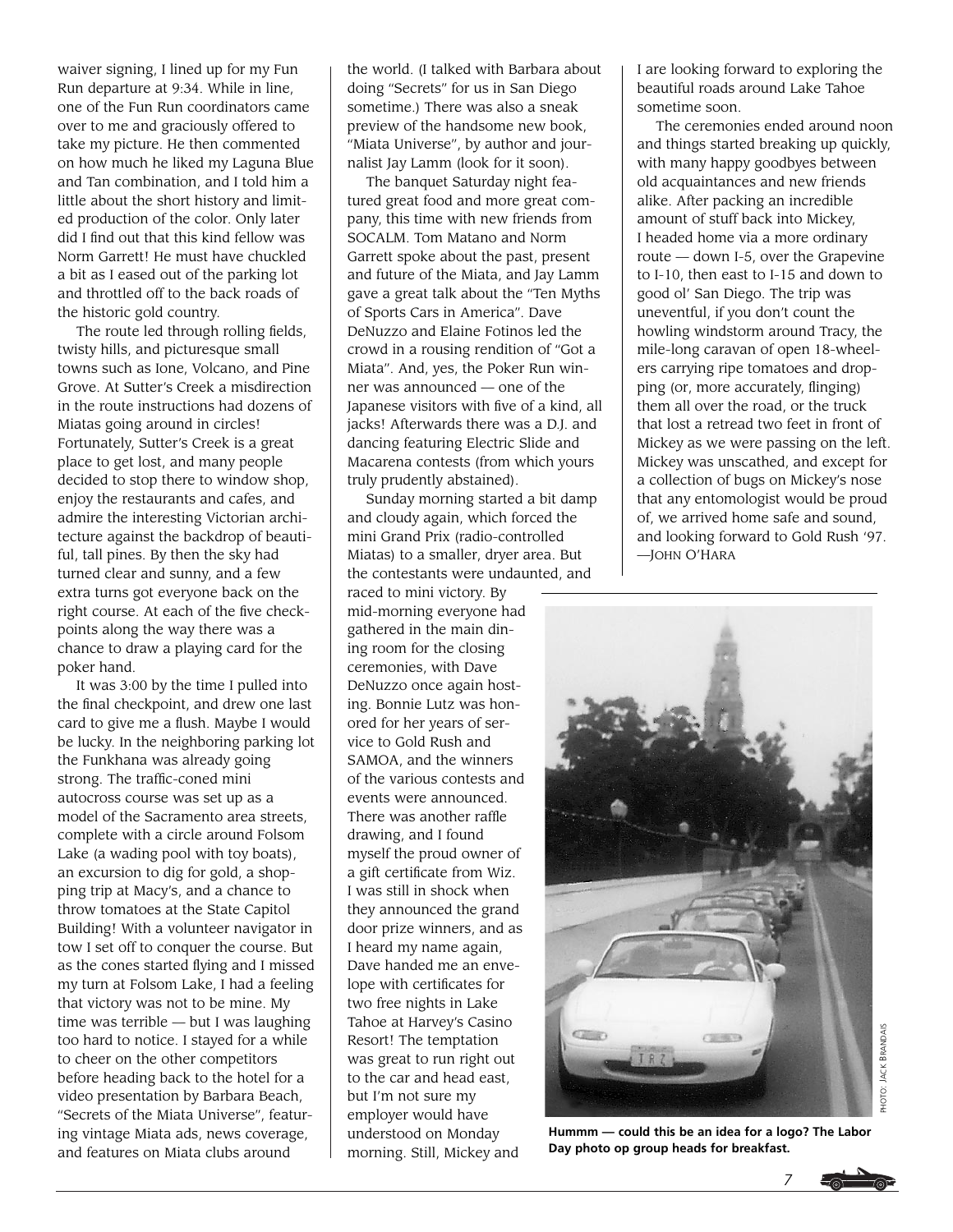

# **Miata Guys Drive a Z3**

The long-awaited Z3 is now<br>beginning to appear on our<br>roads in significant number<br>and last month Voodoo Bo beginning to appear on our roads in significant numbers and last month Voodoo Bob Krueger and I got the chance to see how the latest from BMW stacks up against our daily driven Miatas. All Z3s are built at BMW's new plant in Spartanburg, South Carolina, and we were eager to sample the German roadster from NASCAR's heartland. Our test car was a lovely shade of BRG that BMW calls, with Teutonic imagination, 'dark green'. It was fully optioned, including tan leather, and we both were impressed with the quality of materials and the finish of the car. The trunk swallowed VBob's camera gear easily and, with the spare stowed underneath, is much more usable than the Miata's. Score one for BMW. Dropping the top is just like our cars, except that one needn't unzip the rear window which bends but doesn't crease when in the down position. Getting comfortable behind the wheel is easy as the power seat adjusts vertically as well as fore and aft. The cockpit feels much larger than that of a

Miata and anyone short of an NBA center should be able to fit in a Z3.

First impression underway is that the car is a lot like a Miata. Clutch and gearbox are superb (as is the Miata) and the brakes felt superior to the Mazda. We both preferred the Miata's steering though, and commented on the 'sedan-like' feel and response in the BMW. Heading over the Del Dios Highway toward Olivenhain brought out the only other disappointing feature of the Z3—the wimpy exhaust note. Where our Miatas would be happily snarling, the BMW snores along like a Honda Accord, never loud enough to intrude on the driver's phone conversation. Snide comments aside, the Z3 sticks beautifully through the twisty bits, the big 225/60-16s staying firmly planted and the suspension soaking up bumps with no hint of wallowing. Neither of us was going to push someone else's brand new car hard but we were soon hustling smartly along the rural two-lanes with confidence. The Z3 seemed to head naturally toward Rancho Santa Fe and we stopped next to the golf course to photograph the car in what are sure to

become familiar surroundings. Here we discovered one attribute in which the BMW clearly outscores our Miatas — it's a babe magnet! VBob insists those young ladies were honking and waving at him but the realist in me says that two guys in their fifties don't usually get that sort of response — had to be the car. Back on the road, we cruised the back country, enjoying a lovely summer day until it was time to return the car.

The Z3 is a very nice machine. If I were in the market for a new car in the BMW price range, it would be a strong contender. The entry level roadster market still belongs to Miata but M edition buyers, especially those on the tall side, would do well to look at the Z3. The test car had a factory sticker price of around 35k with all available options including CD changer. Our thanks to Bill and Tom Brecht of BRECHT BMW in Escondido for the loan of the Z3. The Brechts, to their credit, are not adding 'additional dealer profit' stickers to the hot selling Z3s and treated us with the same courtesy shown to actual customers. —WOODY WOODHOUSE